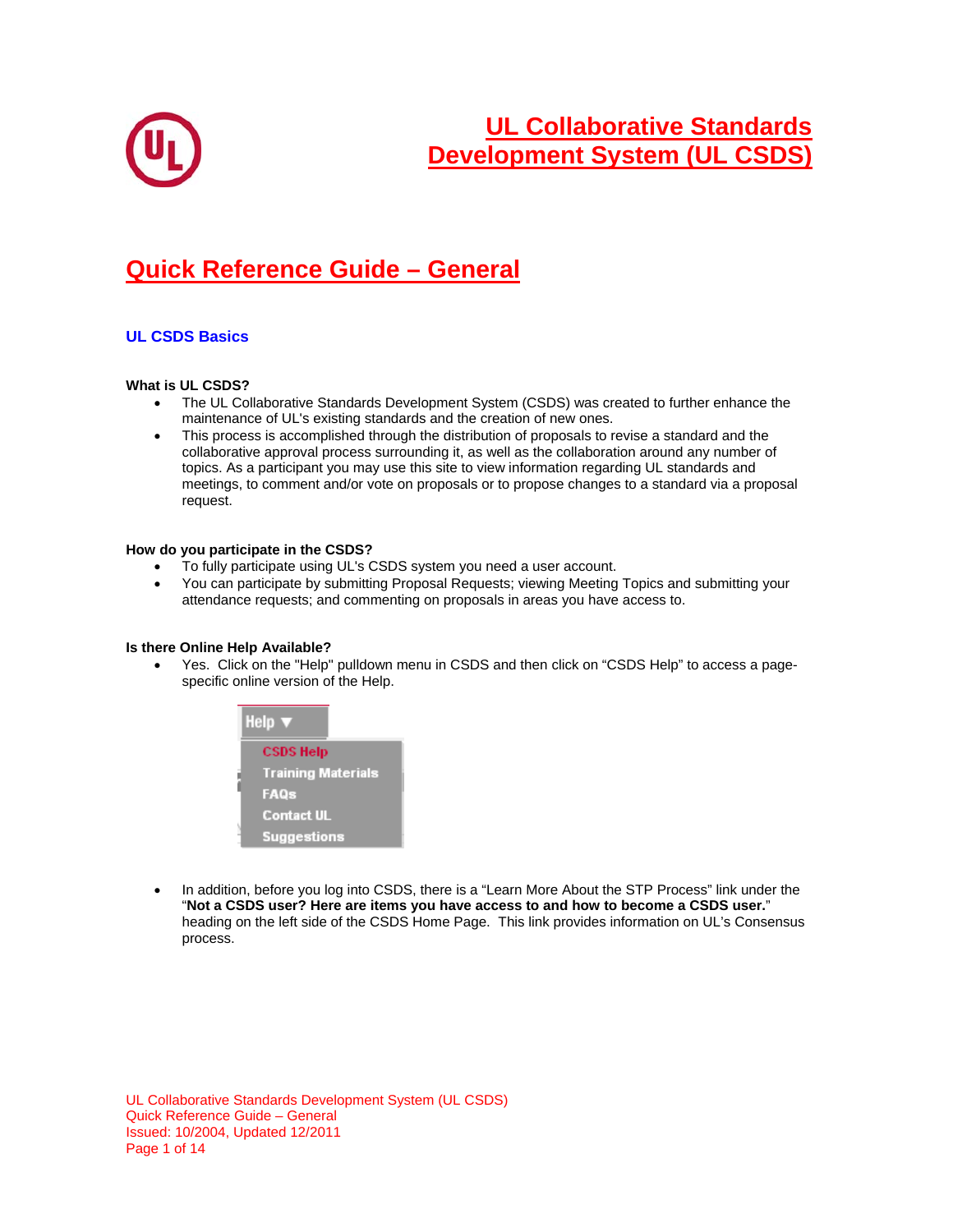Not a CSDS user? Here are items you have access to and how to become a CSDS user.

- . Use CSDS and Participate in the UL Standards Development process Don't have an account to access CSDS? Learn how to participate in the UL Standards development process.
- . View a list of Proposals for Comment A complete list of the proposals available for comment. Not a CSDS user? Purchase any of these proposals for access to the work area to submit comments.
- . View Upcoming STP Meetings A complete list of the upcoming STP Meetings.
- . Submit a Proposal Request Login and use the proposal request form. If you do not have a CSDS username and password, create an account so you can submit a proposal request to UL for review.
- Request a New Standard to be Developed Submit a request for a new standard to be developed.
- Learn More About the STP Process See our help available.

## **Creating User Account and Log In**

#### **How do I create a user account?**

**1.** If you are not logged in as a User of the system, when you select *Submit a Proposal Request* from the Proposals pulldown menu or *Submit Request* in the Public Announcement window, you will be redirected to login the system. If you do not have a User account you may create one by clicking **Create User Account**  found in the wording for New Users above the Login box. This will take you to the User Registration page.

#### **Current Users:**

If you already have a CSDS user account use the Username and Password information provided for you in the "Welcome" e-mail. It is strongly recommended that you change your password after accessing the site.

#### New Users:

If you would like to submit a Proposal Request or request to attend a meeting, click Create User Account to create a user account profile.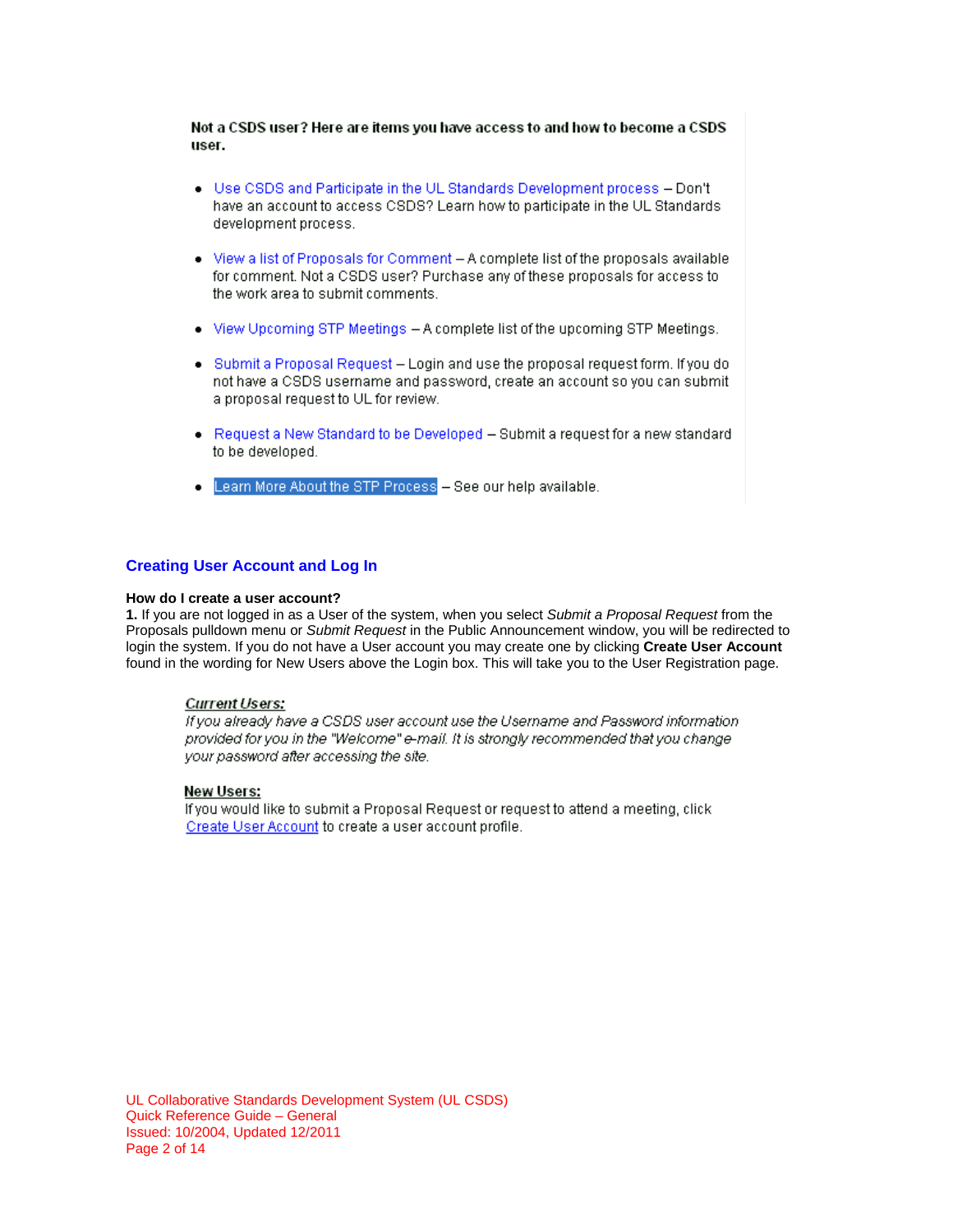| Login    |                                                                                                                          |
|----------|--------------------------------------------------------------------------------------------------------------------------|
|          | The Username is typically your email address. The password is<br>case sensitive and must be 6-12 numbers and/or letters. |
| Username |                                                                                                                          |
| Password |                                                                                                                          |
|          | Forgot Your Password?                                                                                                    |
|          | Login                                                                                                                    |

**Tip:** The only way to get the option Create User Account area is to select *Submit Proposal Request* from the Proposals pulldown menu or submit a *Request to Attend a Meeting*.

**Tip:** Only individuals that have NOT been provided with a CSDS Username and Password should create a User Account.

## **2. Fill in all required fields.**

Enter your *First Name*, *Last name* and *Organization*

| <b>User Registration</b> |  |  |
|--------------------------|--|--|
| <b>User Information</b>  |  |  |
| First Name *             |  |  |
| Last Name *              |  |  |
| Organization             |  |  |

Enter a *Username* and *Confirm Username* by retyping it.

| Username                                                        |  |  |  |
|-----------------------------------------------------------------|--|--|--|
| Username will be your e-mail address. Example: joeuser@CSDS.com |  |  |  |
| Username *                                                      |  |  |  |
| Confirm Username *                                              |  |  |  |

Enter a *Password* and *Confirm Password* by retyping it.

| UL Collaborative Standards Development System (UL CSDS) |  |
|---------------------------------------------------------|--|
| Quick Reference Guide – General                         |  |
| Issued: 10/2004, Updated 12/2011                        |  |
| Page 3 of 14                                            |  |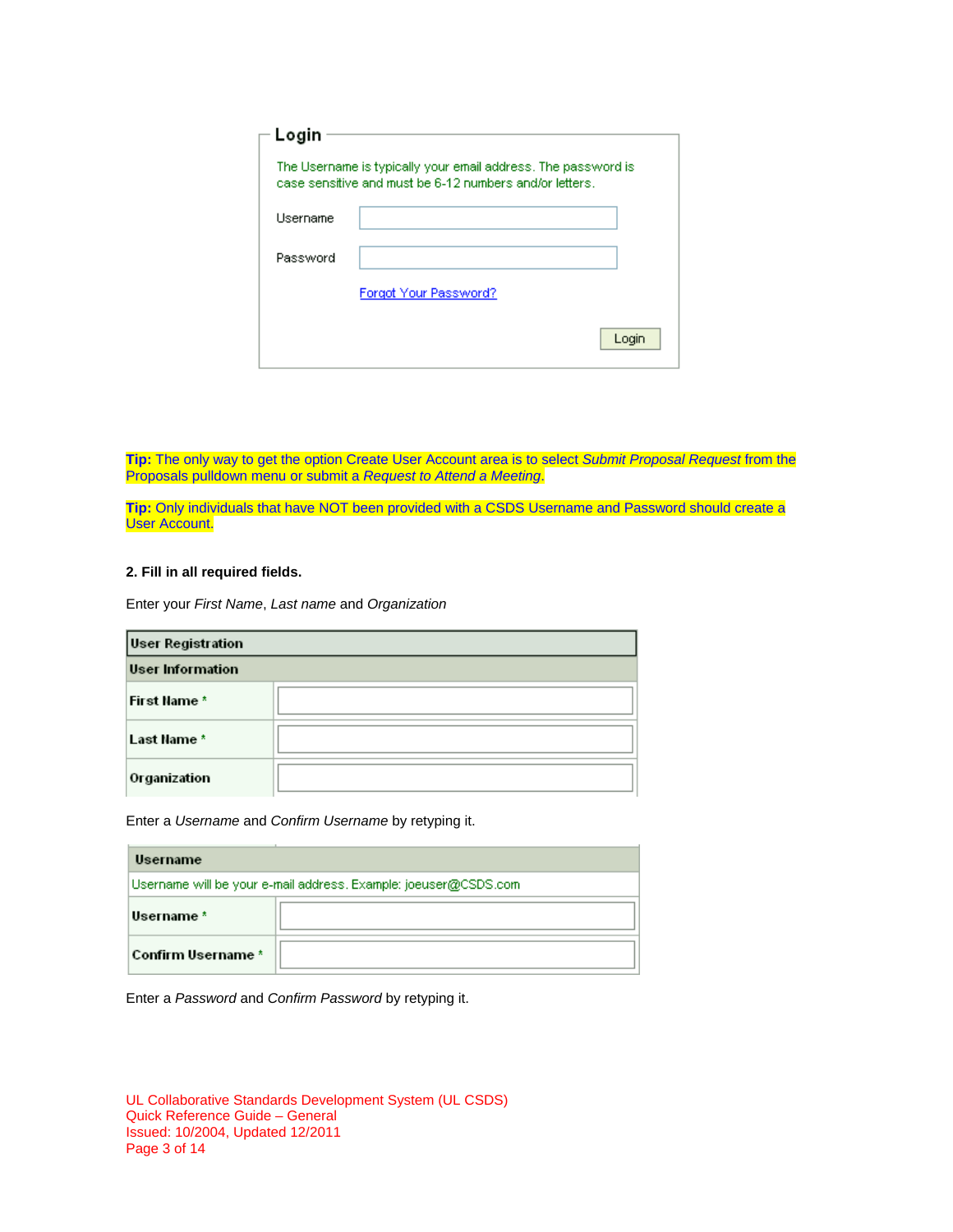| Password                                                                                                                                  |  |  |
|-------------------------------------------------------------------------------------------------------------------------------------------|--|--|
| Your password is case sensitive and must be 6-12 numbers and/or letters, and must<br>contain at least one number and at least one letter. |  |  |
| Password*                                                                                                                                 |  |  |
| <b>Confirm Password*</b>                                                                                                                  |  |  |

Select your *Language*, this will show all instructions in the selected language. Currently only English or Spanish can be selected.

| Language                                                                                                                                         |         |  |
|--------------------------------------------------------------------------------------------------------------------------------------------------|---------|--|
| The CSDS is able to support multiple language in order to enhance your user experience.<br>Please select your default language preference below: |         |  |
| Language *                                                                                                                                       | English |  |

#### **3. Click Save** or **Cancel.**

| ave | Cancel |
|-----|--------|
|-----|--------|

## **How Do I Login?**

• Enter your Username and Password.

| Login    |                                                                                                                          |  |
|----------|--------------------------------------------------------------------------------------------------------------------------|--|
|          | The Username is typically your email address. The password is<br>case sensitive and must be 6-12 numbers and/or letters. |  |
| Username |                                                                                                                          |  |
| Password |                                                                                                                          |  |
|          | Forgot Your Password?                                                                                                    |  |
|          |                                                                                                                          |  |

**Tip:** If you are already a user, your username and Password were provided in your UL CSDS Welcome email or the ones you set-up during a previous login. . The first time you log into the system, you will be prompted to change the password. Please select a password consisting of 6 – 12 alphanumeric characters for this purpose. The password is case-sensitive.

UL Collaborative Standards Development System (UL CSDS) Quick Reference Guide – General Issued: 10/2004, Updated 12/2011 Page 4 of 14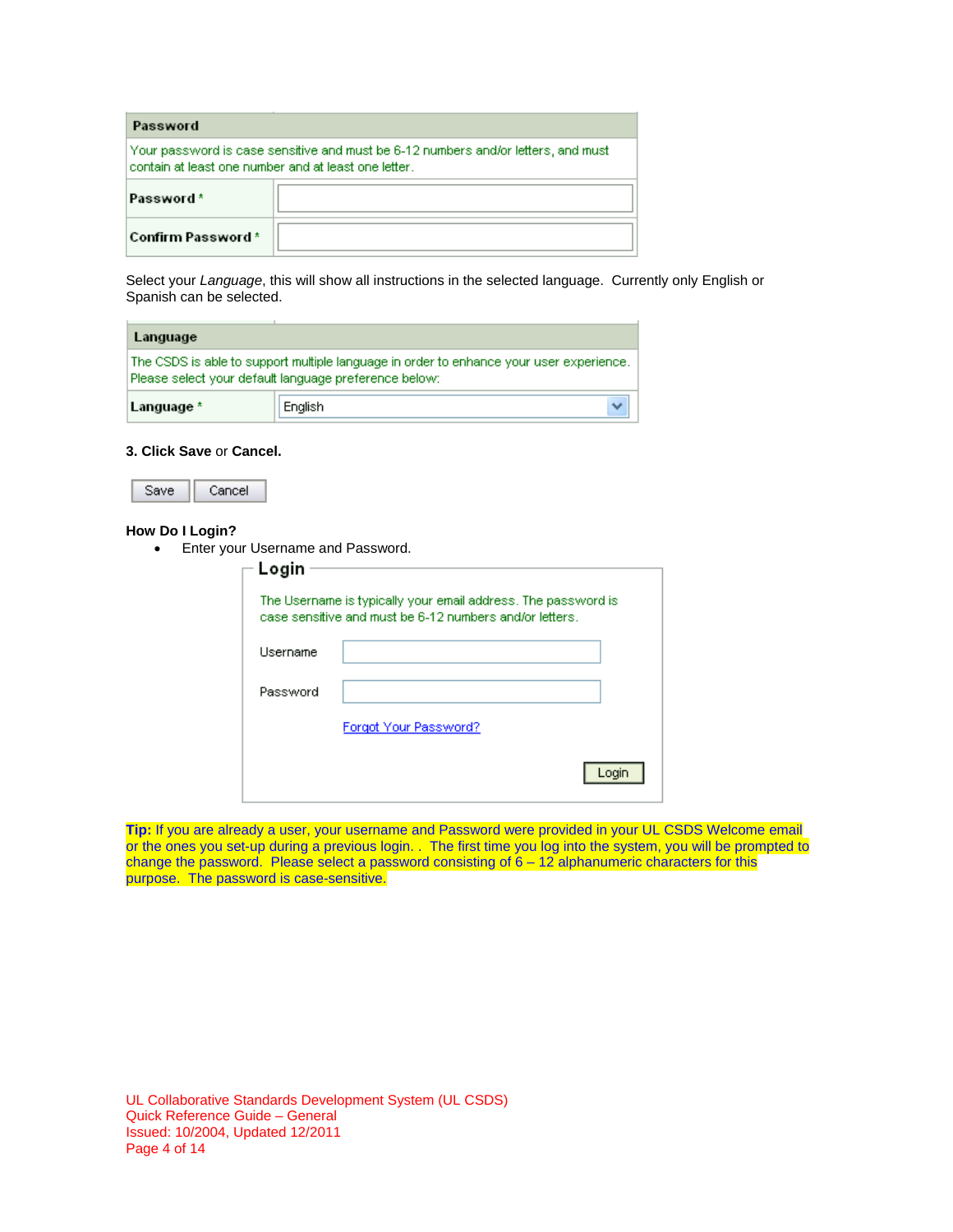## **Proposal Requests**

## **How do I submit a proposed change to a UL Standard?**

 Select the **Submit Proposal Request** function from the Proposals pulldown menu, and fill in the required fields in the form that appears.



**Tip:** Make sure you are logged into CSDS first. If you do not have a user account, you will be prompted to create one.

- Enter *Subject of Proposal*, which should include text summarizing the nature of the proposal.
- Enter the *Standard* for which you would like to suggest the proposed change. To do this, use the magnifying glass to search for valid UL Standard Numbers.
- Enter the *Rationale* for the proposed change.

| Proposal Request                          |                             | Save as Draft | Submit | Cancel |  |  |
|-------------------------------------------|-----------------------------|---------------|--------|--------|--|--|
| <b>Standard and Requestor Information</b> |                             |               |        |        |  |  |
| Subject of Proposal *                     | $\frac{R}{M}$               |               |        |        |  |  |
| Requested by                              | Davis, Barbara J.           |               |        |        |  |  |
| Standard *                                | ₽                           |               |        |        |  |  |
| Rationale *                               |                             |               |        |        |  |  |
|                                           |                             |               |        |        |  |  |
| Font                                      | ▼Size ▼ A 2 回 2 米 3 平 田 囲 ♥ |               |        |        |  |  |
|                                           |                             |               |        |        |  |  |
|                                           |                             |               |        |        |  |  |
|                                           |                             |               |        |        |  |  |
|                                           |                             |               |        |        |  |  |
|                                           |                             |               |        |        |  |  |
|                                           |                             |               |        |        |  |  |
|                                           |                             |               |        |        |  |  |
|                                           |                             |               |        |        |  |  |
|                                           |                             |               |        |        |  |  |
|                                           |                             |               |        |        |  |  |
|                                           |                             |               |        |        |  |  |
|                                           |                             |               |        |        |  |  |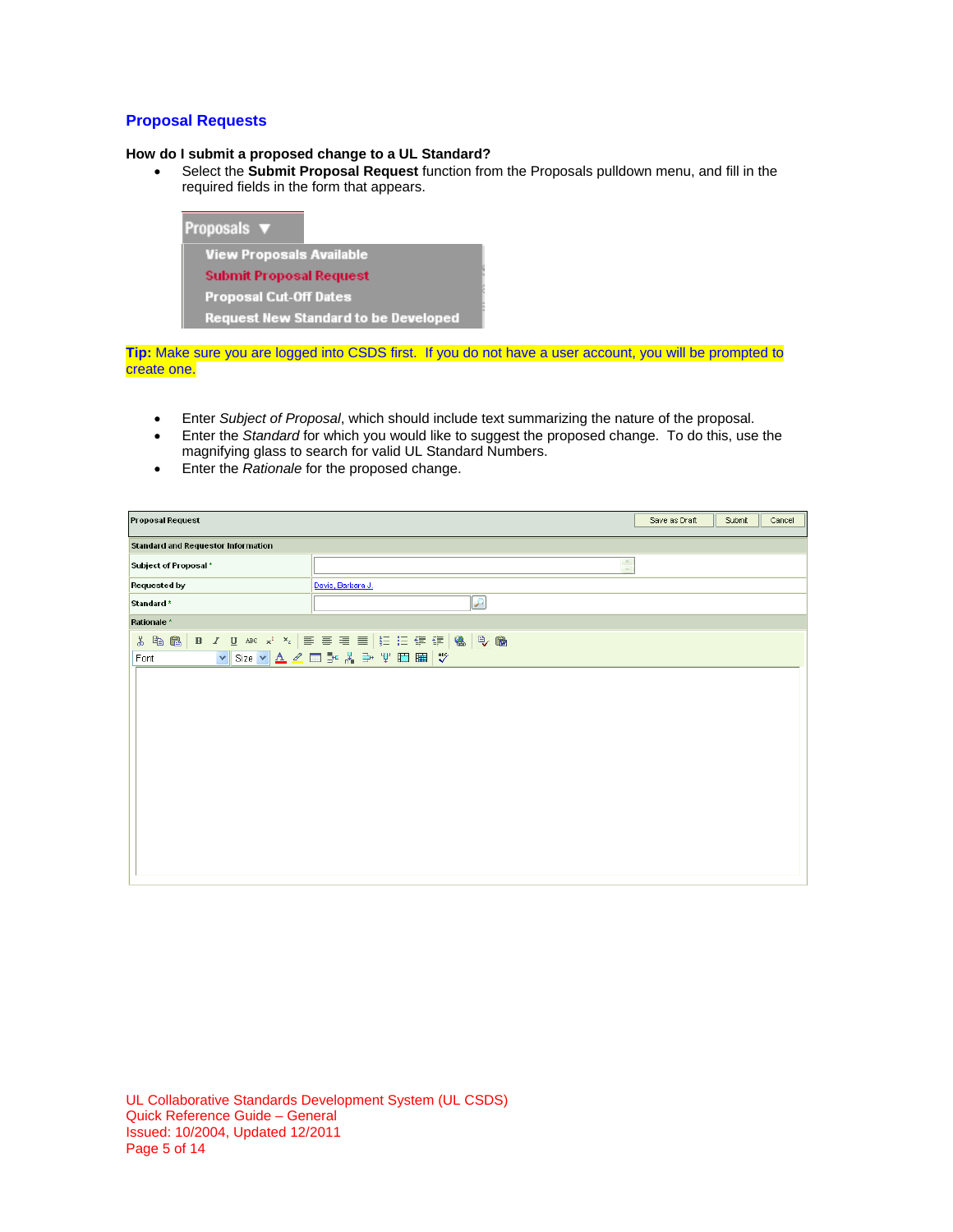Enter the *Proposal Text*. This is the proposed change that you would like to submit.

| Proposal Text *                                                                                                   |  |  |  |  |
|-------------------------------------------------------------------------------------------------------------------|--|--|--|--|
| Show proposed additions to existing requirements with underlined text and proposed deletions with lined out text. |  |  |  |  |
|                                                                                                                   |  |  |  |  |
| ▼Size ▼ A 2 回 ※ * ∌ \ □ 国 野 ↓<br>Font                                                                             |  |  |  |  |
|                                                                                                                   |  |  |  |  |
|                                                                                                                   |  |  |  |  |
|                                                                                                                   |  |  |  |  |
|                                                                                                                   |  |  |  |  |
|                                                                                                                   |  |  |  |  |
|                                                                                                                   |  |  |  |  |
|                                                                                                                   |  |  |  |  |
|                                                                                                                   |  |  |  |  |
|                                                                                                                   |  |  |  |  |
|                                                                                                                   |  |  |  |  |
|                                                                                                                   |  |  |  |  |
|                                                                                                                   |  |  |  |  |
|                                                                                                                   |  |  |  |  |

- Attach any Supporting Documentation by using the *Add File* feature.
- Click **Save as Draft** to review or finish the proposal at a later date, Click **Submit** to submit the Proposal Request to UL, or Click **Cancel** to terminate the Request.

| <b>Supporting Documentation</b> |                      |           |                                   |  |
|---------------------------------|----------------------|-----------|-----------------------------------|--|
| Document Name                   | Document Description | Size (KB) | Add File                          |  |
| There are no files attached.    |                      |           |                                   |  |
|                                 |                      |           | Submit<br>Save as Draft<br>Cancel |  |

**Tip:** It is recommended that you compose your proposal Rationale and revised text outside of CSDS, for example, in Word, and then cut and past the proposal information into the CSDS Proposal Request form. The CSDS program will timeout after a period of inactivity and any proposal text not saved as a draft could be lost.

#### **Do I have to use UL CSDS to submit a proposal?**

Yes. You must use UL CSDS to submit any proposed change to a UL standard.

#### **How long are draft Proposal Requests held in the system?**

A draft will be deleted only if it is inactive in the system for 30 days.

#### **Do I see all Requests for Proposals submitted to UL?**

- No, you only see those Proposal Requests that you submit.
- If you are a subscriber to a standard, then you will see other individual's proposals when they are put into a Proposal Review Work Area, at which time you will be able to comment.

#### **What are the Proposal Request status terms?**

**Accepted –** A Proposal Request (PR) that has been determined to be fully developed, with a rationale and proposal in legislative text, and submitted for the correct standard is identified as "Accepted" for inclusion in the next Proposal Review Work Area. This can be changed to the following statuses: Processed, Forward To Task Group, and Returned. In addition, at this status, the PR can be copied (by the Owner) or withdrawn (by the Proposal Submitter).

**Copied –** This function can be used by the owner to create a PR with the status of "New" in a different Proposal Request Area when the same PR applies to more than one standard. This function can be used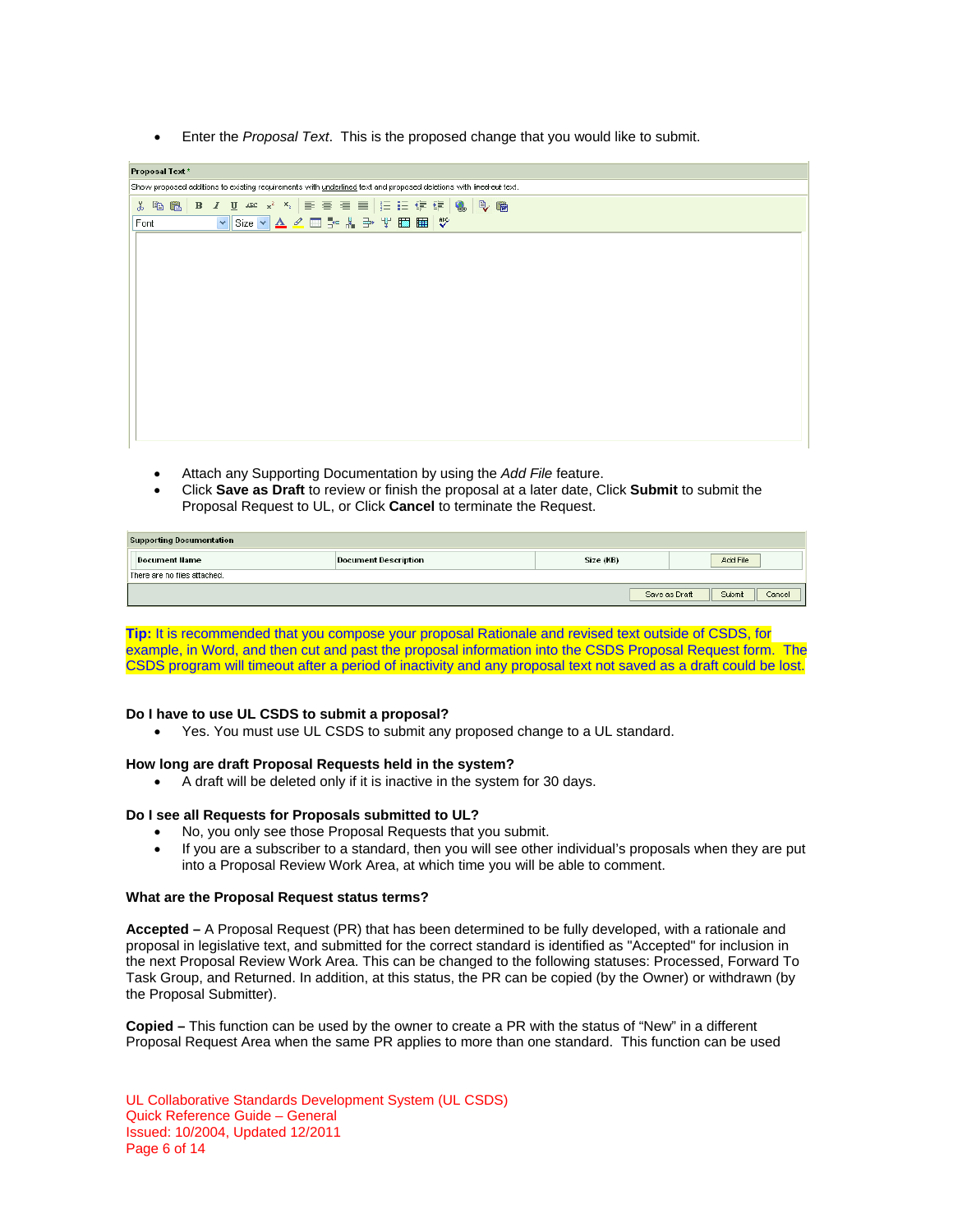from the following statuses: New, Pending, Accepted, Processed, Forwarded to Task Group, and Noted for Editorial Revision.

**Draft** – A Proposal Request that is able to be edited by Proposal Submitter, and has not yet been formally submitted. A PR can be returned as a draft or saved as a draft (a work in progress to be submitted later). If a PR remains in draft form on the system for 30 days, it will be deleted automatically. Using the "Submit" function changes the status to "New."

**Forwarded to Task Group** – The Proposal Request Area Owner or Proposal Request Area Host has the option of forwarding the Proposal Request to a task group if it is determined that the PR is not fully developed, but the concept is supported. However, in order to set the status to Forward, a Task Group Work Area must already be established. This can be changed to the following statuses: Pending, Accepted, Processed, Noted for Editorial Revision, and Moved. In addition, at this status, the PR can be copied (by the Owner)

**Moved** – The Proposal Submitter identifies which Standard the Proposal Request applies to when the PR is prepared. In some cases, the Proposal Submitter may identify the wrong standard number on the PR. The PR is moved to another standard's Proposal Request Area and marked with a status of "Moved" in the original Proposal Request Area. Once moved, a new PR is created with the status of "New" in the other Proposal Request Area. The original PR cannot be acted on.

**New** – A Proposal Request that has been formally submitted and stored in Proposal Request Area . This can be changed to the following statuses: Returned, Pending, Accepted, Processed, Noted for Editorial Revision, Forward to Task Group, and Moved. In addition, at this status, the PR can be copied (by the Owner) or withdrawn (by the Proposal Submitter).

**Noted for Editorial Revision –** This status is selected when a Proposal Request is received for an editorial change that does not require balloting. UL staff may refer to the Editorial versus Substantive Comment document for guidance on how to make this determination. The change may be included with other balloted proposals or processed as separate revisions without proposal. Once the status has been set to "Noted for Editorial Revision" it can only be copied (by the Owner).

**Pending** – A Proposal Request can be "Pending" for various reasons including when it relates to a harmonized standard and the proposal is required to be approved by the THC or when the proposal is to be discussed as part of a meeting. This can be changed to the following statuses: Returned, Accepted, Processed, Forward To Task Group, Noted for Editorial Revision, and Moved. In addition, at this status, the PR can be copied (by the Owner).

**Processed** – Work is being started to include the Proposal Request in a proposal for the standard, whether for ballot or preliminary review. Once the status has been set to "Processed," it can only be copied (by the Owner).

**Returned** – The Proposal Request has been reviewed by the Proposal Request Area Owner or Proposal Request Area Host and returned to the Proposal Submitter for one of several reasons. The most likely reason for returning the PR is that it is not fully developed, however, the Proposal Request Area Owner or Proposal Request Area Host can also enter other reasons for returning the PR. Once returned, a new PR is created with the status "Draft." The original PR cannot be acted on.

**Withdrawn** – The Proposal Submitter has indicated that the Proposal Request is no longer necessary. Once the status has been set to withdrawn, the PR cannot be acted on.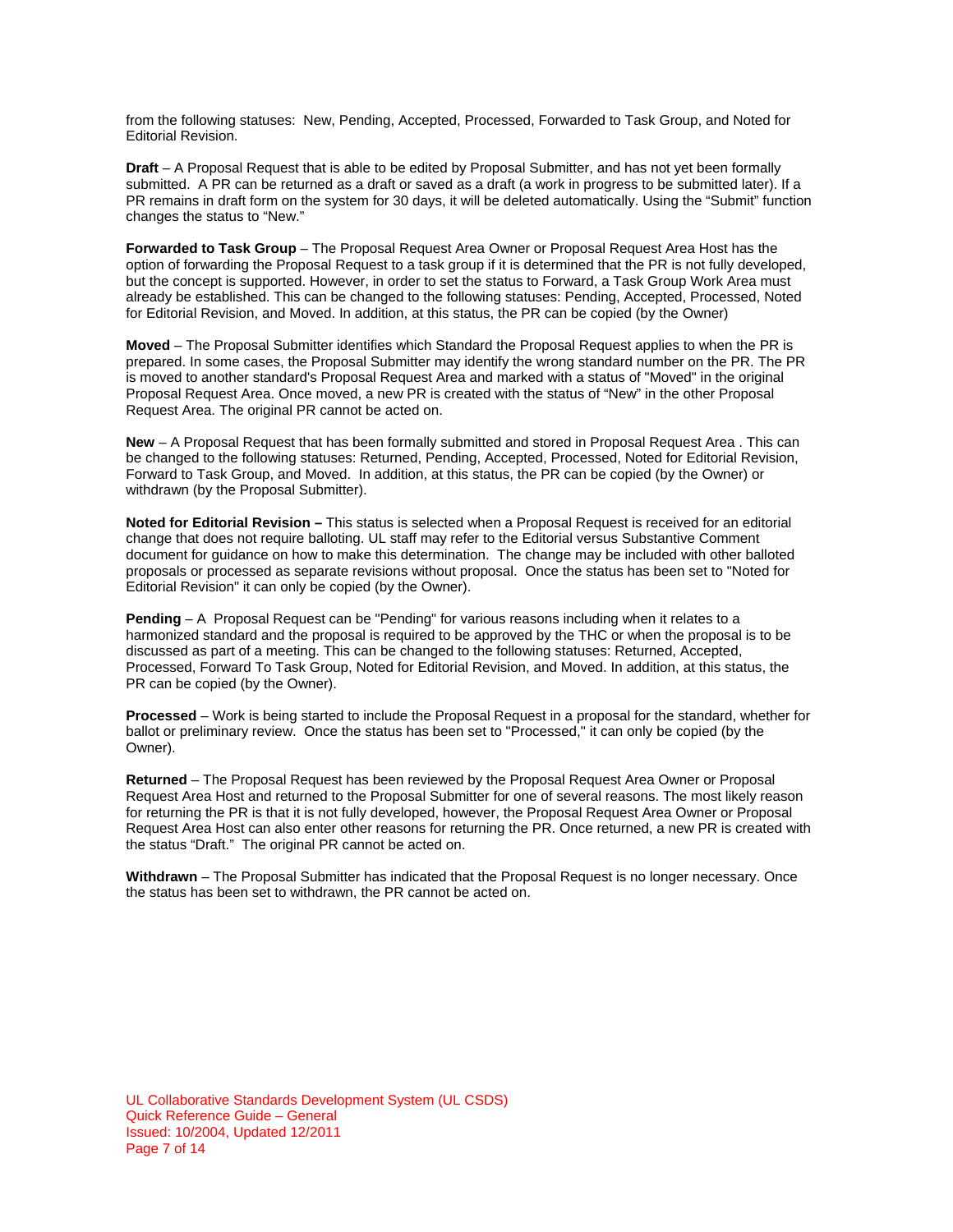## **Meeting Areas**

#### **What types of Meeting Areas are there?**

- **Industry** This Meeting Area would be used by UL to discuss certification issues or other industry specific issues. UL would also use this area for Meetings on standards that are not covered by an STP.
- **STP** This Meeting Area is used for STP Meetings.
- **THC** This Meeting Area will be used by the THC.
- **Task Group** This Meeting Area is for STP Task Groups as well as any other group that does not fall into the categories above.

#### **Where will I find a STP Meeting Agenda or other Agenda?**

- If you are an STP Member or a Standards Subscriber covered by this STP you will get a CSDS email announcement when the STP Meeting Agenda is posted and this will have a link to the STP Meeting Agenda.
- You will get a CSDS email announcement when the Meeting Agenda is posted in the Meeting Area for any Meeting Area you are invited to.
- Once posted the Meeting Agenda will be able to be viewed from the Quick View menu within the Meeting Area.
- If you are not an STP Member or a Standards Subscriber covered by this STP, you are able to view the agenda by selecting "Meetings" from the STP Info pulldown menu, selecting the meeting you are interested in, and clicking on "View Meeting Agenda" in the popup window.

#### **How do I Request to Attend an STP Meeting?**

- Select "Meetings" from the STP Info pulldown menu.
- Scroll your mouse over the STP Meeting that you would like to attend and click the left mouse button.

## STP Info ▼ **Meetings Rosters ANSI/UL STP Regulations Standards Technical Panel (STPs) STP Call for Members STP Code of Ethics**

| <b>Meetings Available</b> |                                                    |                        |  |
|---------------------------|----------------------------------------------------|------------------------|--|
| STP Number <sup>↓</sup>   | <b>Meeting Subject</b>                             | <b>Meeting Dates</b>   |  |
| STP 0414                  | STP 414                                            | 2008-10-09             |  |
| STP 0583                  | STP 583 Meeting                                    | 2008-10-20, 2008-10-21 |  |
| STP 0758                  | STP 758 Issues                                     | 2008-10-01, 2008-10-02 |  |
| STP 0982                  | STP 982 Meeting                                    | 2008-09-24             |  |
| STP 1026                  | STP 1026 Meeting                                   | 2008-09-23             |  |
| STP 1993                  | STP 1993 to discuss proposed third edition of tri- | 2008-10-29, 2008-10-30 |  |

Select *Submit Request* to request to attend an STP Meeting.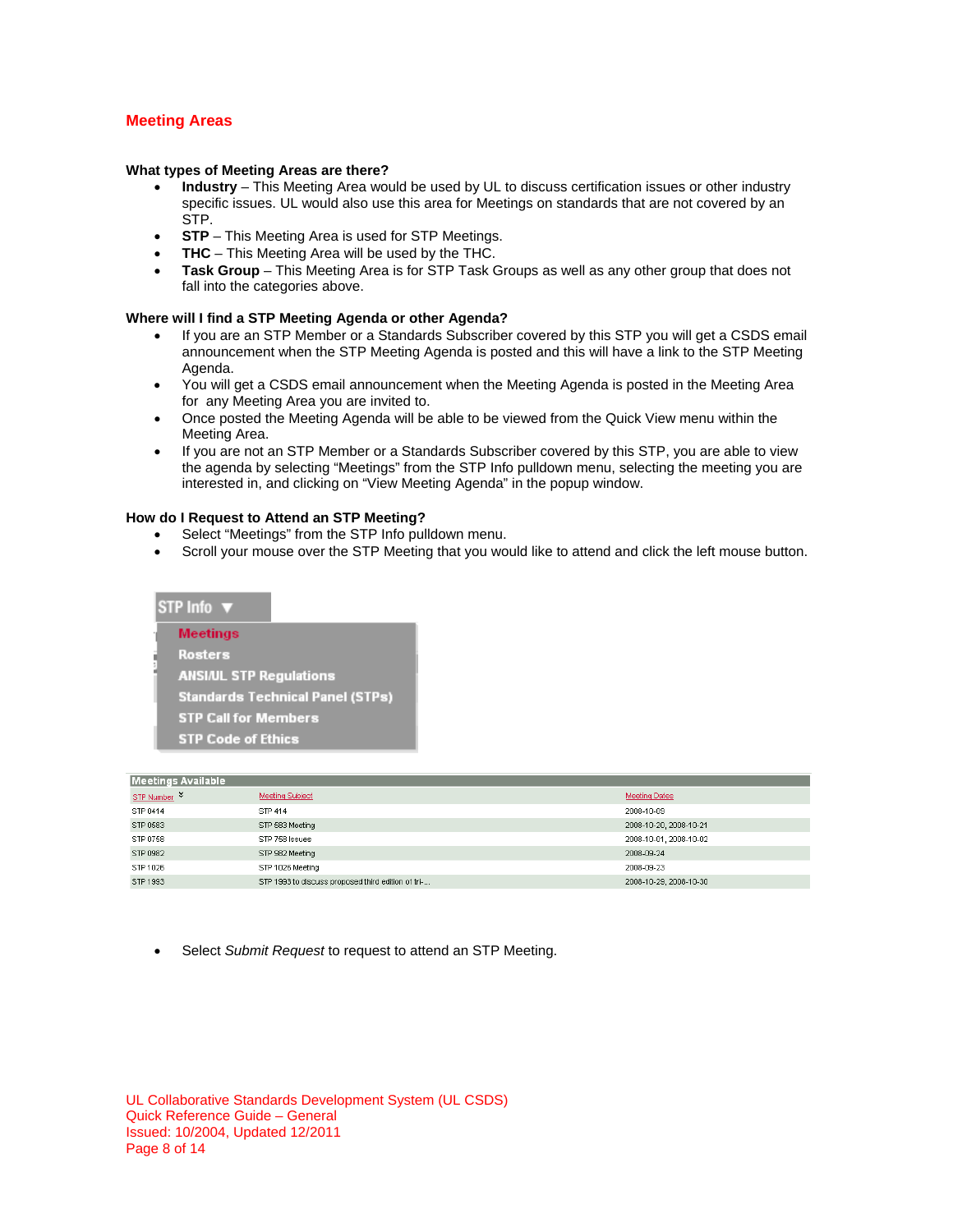| <b>2</b> Public Announcement - Microso $\  \_ \ $ |                            |                           |  |  |  |
|---------------------------------------------------|----------------------------|---------------------------|--|--|--|
| <b>STP Meeting Announcement</b>                   |                            |                           |  |  |  |
|                                                   | <b>Meeting Information</b> |                           |  |  |  |
| <b>STP Name</b>                                   | STP 1026                   | Attend?<br>Submit Request |  |  |  |
| City                                              | Northbrook                 |                           |  |  |  |
| State                                             | IL                         |                           |  |  |  |
| Project Manager                                   | Herman, Jonette A.         |                           |  |  |  |
| <b>Email Address</b>                              | jonette.a.herman@us.ul.com |                           |  |  |  |
| Phone                                             | 919-549-1479               |                           |  |  |  |
| Meeting Date(s)                                   | 2008-09-23                 |                           |  |  |  |
| Meeting Agenda                                    | View Meeting Agenda        |                           |  |  |  |

Close this window

Provide *Reason for Attending* and click **Update**.

| <b>Public Request to Attend</b> |                                                                                                                                                                                   |        |        |
|---------------------------------|-----------------------------------------------------------------------------------------------------------------------------------------------------------------------------------|--------|--------|
| <b>Participant Information</b>  |                                                                                                                                                                                   |        |        |
| Name                            | Davis, Barbara J.                                                                                                                                                                 |        |        |
| Reason for Attending *          |                                                                                                                                                                                   |        |        |
| Meeting Information             | If accepted to the meeting you will receive an e-mail with more<br>information and a link to the meeting area to obtain additional<br>information regarding the meeting's agenda. |        |        |
|                                 |                                                                                                                                                                                   | Update | Cancel |

## **How do I let the Meeting Owner know I will be attending a Meeting, I was invited to?**

- All individuals invited to the meeting should log into CSDS and indicate whether or not they will attend the meeting, their preferred name for the name badge and if they would like to send a Substitute in their place if they cannot attend the meeting.
- From your Meetings tab you can click on the "Accepted" or "Declined" radial button to indicate your attendance. This will open the Meeting Response form. Fill in the appropriate information and click the Submit button.

UL Collaborative Standards Development System (UL CSDS) Quick Reference Guide – General Issued: 10/2004, Updated 12/2011 Page 9 of 14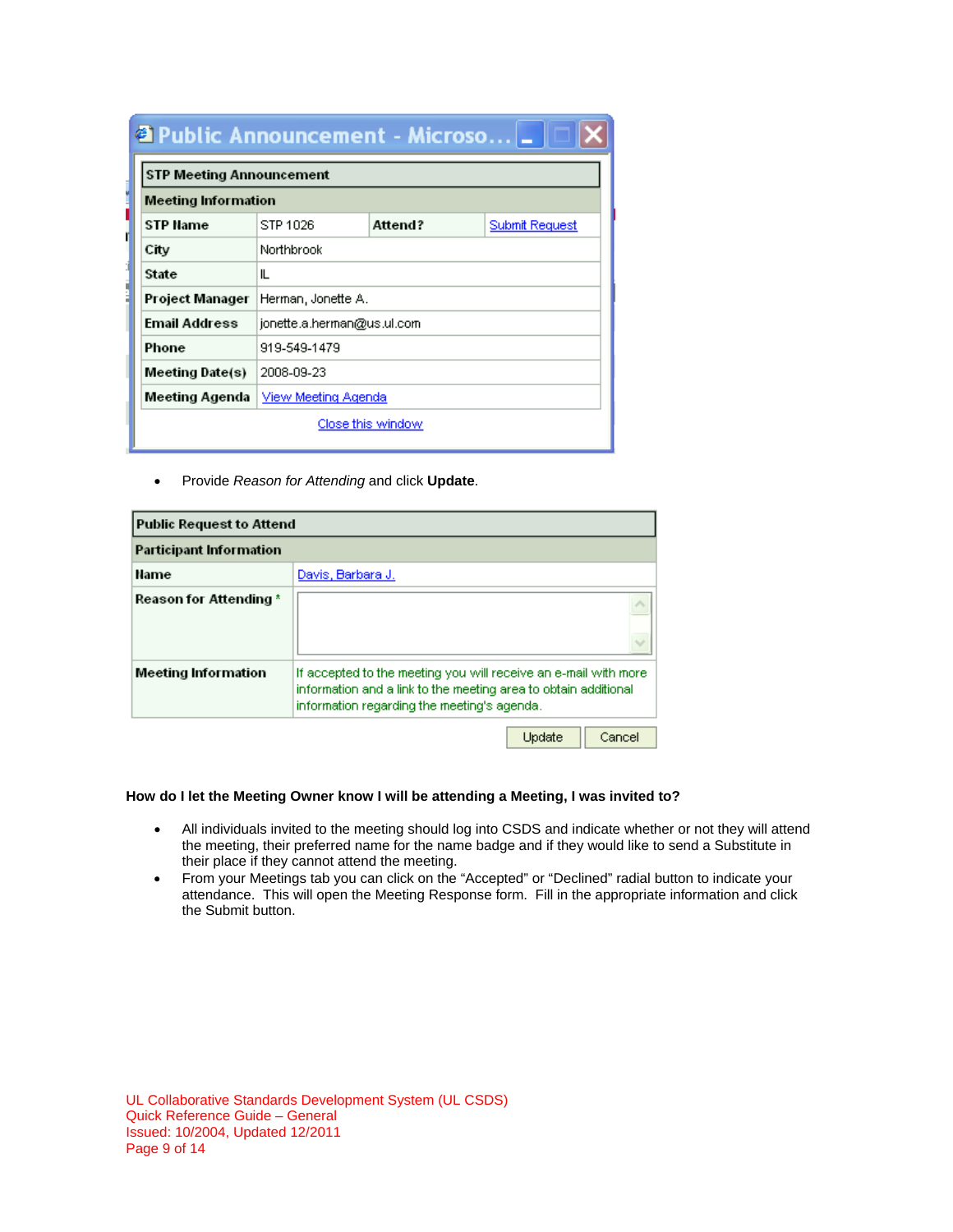| Work Areas<br><b>Meetings</b>                                          | <b>Proposal Requests</b>            | Calendar                                                                                                                      |                          |                                              |                               |             |
|------------------------------------------------------------------------|-------------------------------------|-------------------------------------------------------------------------------------------------------------------------------|--------------------------|----------------------------------------------|-------------------------------|-------------|
| Select One:                                                            |                                     | ⊙ All My Meetings ○ All My STP Meetings <sup>199</sup> ○ All My Archived Meetings ○ All Open Meetings ○ All Archived Meetings |                          |                                              |                               | Hide Filter |
| Select All That Apply:                                                 | Attendance Due Attendance Submitted |                                                                                                                               |                          |                                              | Filter                        |             |
| Subject <sup>%</sup>                                                   |                                     | Attending?                                                                                                                    | Meeting Date(s)          | Attendance Summary                           | Meeting Agenda Meeting Report |             |
| STP 0758 Meeting Scheduled For 2008-10-01, 2008-10-<br>$_{02}$ $\odot$ |                                     | ○ Accepted ○ Declined ● Not Responded                                                                                         | 2008-10-01<br>2008-10-02 | 8 Accepted<br>7 Declined<br>12 Not Responded | 2008-08-20                    |             |

| Meeting Response Form                                                                                                                                                                                                                                             |                                                   |  |
|-------------------------------------------------------------------------------------------------------------------------------------------------------------------------------------------------------------------------------------------------------------------|---------------------------------------------------|--|
| STP 0758 Meeting Scheduled For 2008-10-01, 2008-10-02<br>Please review and submit your attendance response for the meeting. Any decision regarding funding<br>will be reviewed and responded to prior to approval.<br>Note: Fields marked with an * are required. |                                                   |  |
| <b>Invitee Response</b>                                                                                                                                                                                                                                           |                                                   |  |
| Invitee Information                                                                                                                                                                                                                                               |                                                   |  |
| Name                                                                                                                                                                                                                                                              | Linda L. Phinney - Underwriters Laboratories Inc. |  |
| Attending *                                                                                                                                                                                                                                                       | Yes<br>v                                          |  |
| Name Badge*                                                                                                                                                                                                                                                       |                                                   |  |
|                                                                                                                                                                                                                                                                   | Update<br>Cancel<br>Close Window                  |  |

 If you are already in the Meeting Area in CSDS, click on the My Attendance tab to access the Invitee Response form.

| Meeting Area Home                                                                                                                                                                                     | <b>My Attendance</b><br><b>Location And Time</b><br><b>STP Roster</b><br>Attendance Summary<br>Request a Guest |  |  |
|-------------------------------------------------------------------------------------------------------------------------------------------------------------------------------------------------------|----------------------------------------------------------------------------------------------------------------|--|--|
| Please review and submit your attendance response for the meeting. Any decision regarding funding will be reviewed and responded to prior to approval.<br>Note: Fields marked with an * are required. |                                                                                                                |  |  |
| Invitee Response                                                                                                                                                                                      |                                                                                                                |  |  |
| Invitee Information                                                                                                                                                                                   |                                                                                                                |  |  |
| Name                                                                                                                                                                                                  | Linda L. Phinney - Underwriters Laboratories Inc.                                                              |  |  |
| Attending *                                                                                                                                                                                           | Yes.                                                                                                           |  |  |
| Name Badge*                                                                                                                                                                                           | Linda Phinney                                                                                                  |  |  |
|                                                                                                                                                                                                       | Edit                                                                                                           |  |  |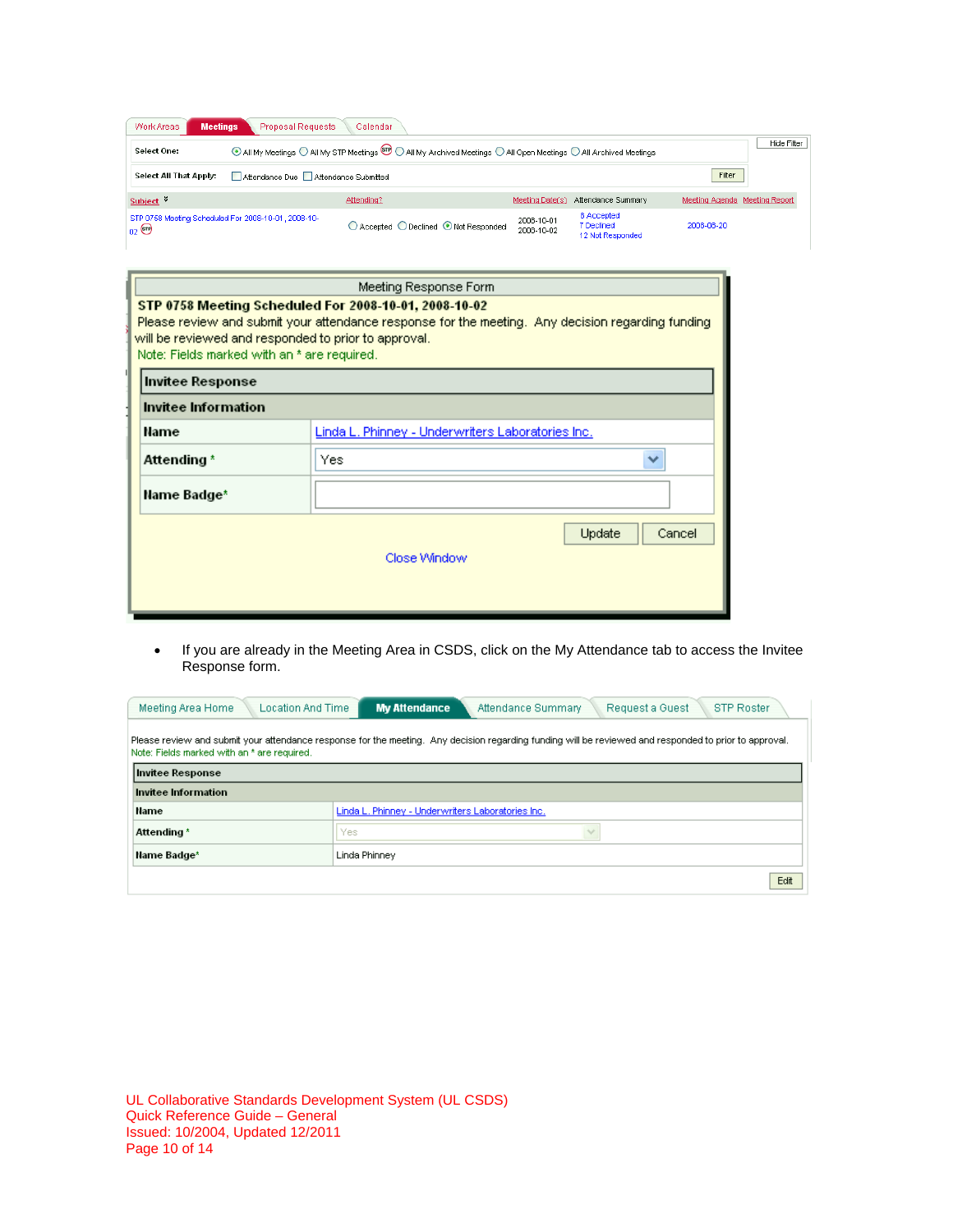## **Work Areas**

#### **What are the Work Area Types?**

- **Proposal Review** This work area allows users to review, vote (if applicable), comment, and post responses to comments on proposals to UL Standards. If it is a UL Standard covered by an STP there may also be balloting of the proposals.
- **Re-circulation** This work area is used to re-circulate proposals and/or responses to comments.
- **Comment Resolution** This work area is used for collaborating on draft responses or draft proposals that are a result of comments from a Proposal Review or a Re-Circulation Work Area.
- **THC** This area is used for Technical Harmonization Committees to review materials, comment and respond to comments.
- **General**  This area is used for all other collaborations. This may include but is not limited to code change, effective dates, guide card change, IEC groups, Interoffice review, SIs, TAGs, Task Group review, UL's review of another organizations standards, and US National Committees.

#### **How do I comment on Proposals?**

- All Work Area types allow for commenting.
- From the User Home select the Word Areas tab to view your available Work Areas.
- Select the Work Area by clicking on the **Name** of the desired Work Area. Selecting the desired Work Area will take you to the Work Area Home, and will display the Summary of Topics for the document posted.

| UL 982 Ed. 5 - Proposal Review - Opened 2008-07-29                                                                       |                                                               |
|--------------------------------------------------------------------------------------------------------------------------|---------------------------------------------------------------|
| <b>Work Area Home</b><br>Vote Summary<br>AddMiew Comments<br><b>Effective Date</b><br><b>Ballot</b><br><b>STP Roster</b> |                                                               |
| Standard:                                                                                                                | Standard for Motor-Operated Household Food Preparing Machines |
| Work Area Status:                                                                                                        | <b>OPEN</b>                                                   |
| Comment Due Date:                                                                                                        | 2008-08-22                                                    |
| Ballot Due Date:                                                                                                         | 2008-08-22                                                    |
| <b>Summary of Topics</b>                                                                                                 |                                                               |
| 3. Battery-Operated Appliances - Revisions To 36.20 Relative To Temperature Test Method                                  |                                                               |
| 4. Switch Ratings Relative To The Switch Overload And Endurance Tests                                                    |                                                               |
|                                                                                                                          |                                                               |

Please note that proposed requirements are of a tentative and early nature and are for review and comment only. Current requirements are to be used to judge a product until these requirements are published in final form.

For your convenience in review, proposed additions to existing requirements are shown <u>underlined</u> and proposed deletions are shown l<del>ined-</del> e<del>ut</del>. For Proposed New Editions, the proposed changes from the previous edition may be indicated by an underline for additions and l<del>ined-out</del> for deletions to existing requirements.

- View each topic within the Summary of Topics by moving your mouse over the desired topic. Once highlighted, **click on the topic** you wish to open.
- Alternatively, from the list of Work Areas, click on the Add/View Comments link to go directly to the Add/View Comments tab in the Work Area. Then click on the desired Topic in the left pane to view the desired proposal and any existing Comments. An "Add Comment" button will be available.
- Within the topic, comments may be submitted at any level. The document tree on the left side of the screen lists specific portions of the proposal topic in which comments may be made. A comment may be submitted for the entire topic you are viewing on-screen by selecting the topic in the document tree. However, if your comment is specific, and pertains to a single paragraph, table or

UL Collaborative Standards Development System (UL CSDS) Quick Reference Guide – General Issued: 10/2004, Updated 12/2011 Page 11 of 14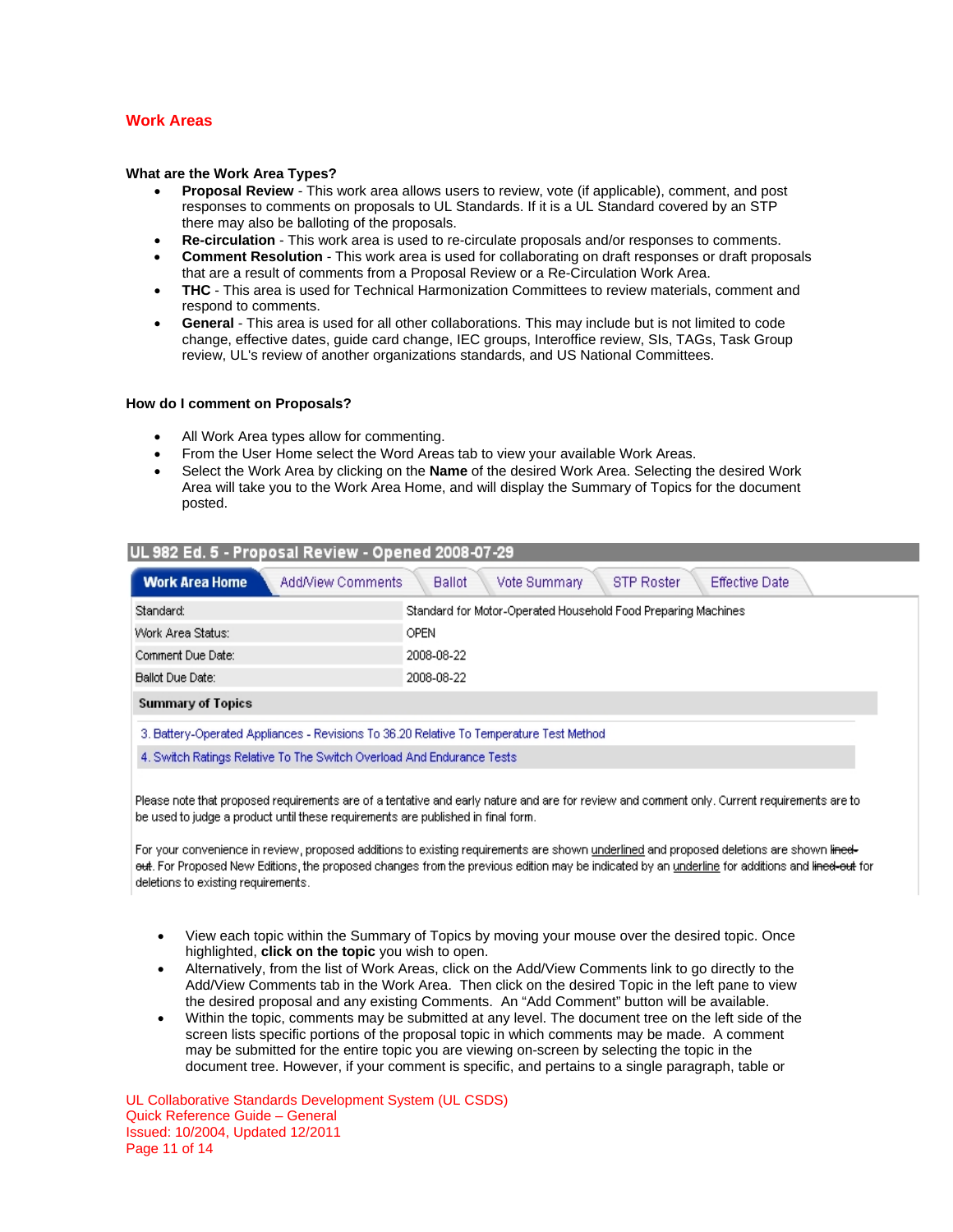figure, a comment may be submitted at that level as well by selecting the appropriate portion of the proposal topic. Each topic title, as well as each paragraph number, table number and figure number includes an "Add Comment" button in the proposal, to **add a comment select this button.**

|                                                                                                                                                                   | UL 982 Ed. 5 - Proposal Review - Opened 2008-07-29                                                                                                                                                                                                                                                                                                                                                                        |  |
|-------------------------------------------------------------------------------------------------------------------------------------------------------------------|---------------------------------------------------------------------------------------------------------------------------------------------------------------------------------------------------------------------------------------------------------------------------------------------------------------------------------------------------------------------------------------------------------------------------|--|
| Work Area Home                                                                                                                                                    | <b>AddAfiniti Comments</b><br><b>STP Roster</b><br><b>Ballot</b><br>Vote Summary<br><b>Effective Date</b>                                                                                                                                                                                                                                                                                                                 |  |
| Click to view Filter<br>Options                                                                                                                                   | Add Comment                                                                                                                                                                                                                                                                                                                                                                                                               |  |
| Document                                                                                                                                                          | 36.20.2 The temperature test is to be conducted as follows:                                                                                                                                                                                                                                                                                                                                                               |  |
| $\Box$ Topic - 3.<br>Ξ<br>Battery-<br>Operated<br>Appliances -<br><b>Revisions</b><br>To 36.20                                                                    | The battery charger is to be operated while charging a battery pack discharged completely as<br>a)<br>indicated in 36.20.1 until constant temperatures are attained. Temperatures are to be monitored<br>during the entire charging operation so that temperatures in excess of the requirements would be<br>recorded, if any.<br>Evention No. 1: This toot is not ramiral to be conducted on a Scanarate batters chamer. |  |
| Relative To<br>Temperature<br><b>Test Method</b><br>$\Rightarrow$ Rationale<br>Paragraph<br>$=$<br>36.20.2<br>Paragraph<br>E<br>48.1<br>$I$ opic - $4.$<br>Switch | Official comment responses will be posted after the close of the comment period.                                                                                                                                                                                                                                                                                                                                          |  |
| Ratings                                                                                                                                                           |                                                                                                                                                                                                                                                                                                                                                                                                                           |  |

- Selecting *Add Comment* will open an additional screen, which will allow you to **submit your comment**. Atop the comment box will appear the topic title, or paragraph number, table number or figure number you have selected to comment on.
	- o Enter *Subject*, which should include text summarizing the nature of your comment.
	- o Enter in the "Comment" field the comment which you wish to make on the proposal.
	- o Enter in the "Suggested Changes to the Proposal" field changes that you suggest be made to the proposal to address the concerns raised by your comment. This box is formatted to allow you the tools to submit the text of your comment in the properly formatted style. If you have selected to comment on a particular paragraph, etc., notice the link atop this box allowing you to pull in the complete text of the paragraph so you can edit your changes without having to retype the original text.

**Tip:** Besides using the click "here" function stated above to copy in text to the comment box, you may also use the Copy / Paste function using Ctrl-C and Ctrl-V.

- Upload Supporting Documentation if necessary by clicking the "Add File" button near the bottom of the comment form.
- At the bottom and top of the comment form are buttons to: *Submit* to complete submittal of your comment, *Save As Draft* to save your comment for future editing, or *Close* to cancel the submission of the comment.

UL Collaborative Standards Development System (UL CSDS) Quick Reference Guide – General Issued: 10/2004, Updated 12/2011 Page 12 of 14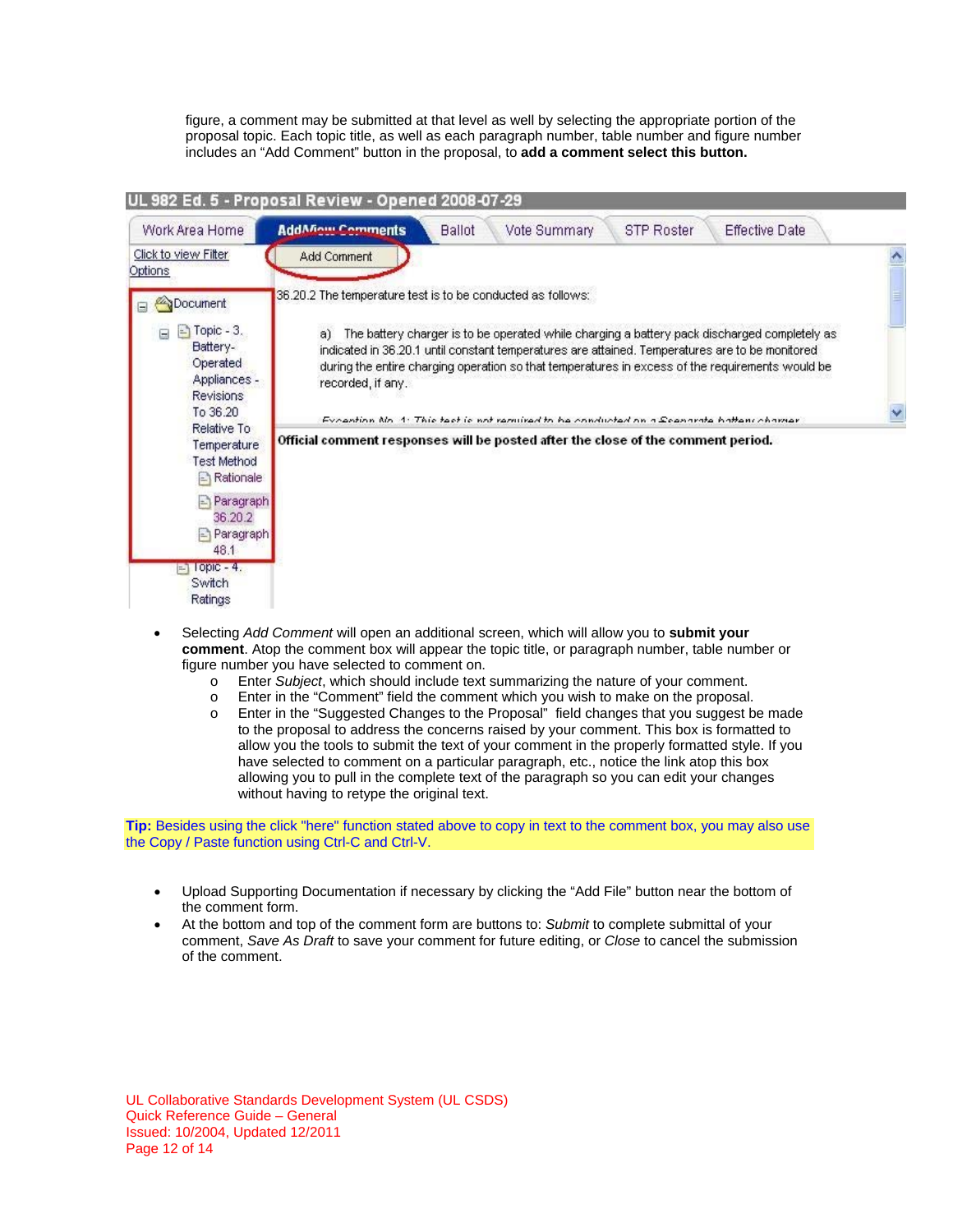| Comment: Paragraph 36.20.2<br>Note: Fields marked with an * are required.<br>Save As Draft<br>Submit<br>Close<br><b>Comment Form</b><br>Subject <sup>*</sup><br>Paragraph 36.20.2<br>Comment*<br>Instructions: Provide your comment in the space below regarding the above subject and any proposed changes need to<br>be provided in the Suggested Changes to the Proposal section.<br>$\mathbb{B}$<br>电偏<br>$\mathbf{B}$<br>隐<br>$\mathcal{I}$<br>¥,<br>Size v A 2 回 3 名 当 平 田 田<br>$\sqrt[36]{}$<br>Font<br><b>Suggested Changes to the Proposal</b><br>If you wish to load the proposal text for commenting click here<br>Instructions: Show proposed additions to existing requirements with underlined text & no proposed deletions with lined out<br>text.<br>X<br>电偏<br>$\Rightarrow$<br>偏<br>$\mathcal{L}$<br>▼ Size ▼ A 2 □ - * * → V □ 画<br>Font<br>v<br>Compactive Basonsontation | <sup>2</sup> Comment - Microsoft Internet Explorer |  |
|-----------------------------------------------------------------------------------------------------------------------------------------------------------------------------------------------------------------------------------------------------------------------------------------------------------------------------------------------------------------------------------------------------------------------------------------------------------------------------------------------------------------------------------------------------------------------------------------------------------------------------------------------------------------------------------------------------------------------------------------------------------------------------------------------------------------------------------------------------------------------------------------------|----------------------------------------------------|--|
|                                                                                                                                                                                                                                                                                                                                                                                                                                                                                                                                                                                                                                                                                                                                                                                                                                                                                               |                                                    |  |
|                                                                                                                                                                                                                                                                                                                                                                                                                                                                                                                                                                                                                                                                                                                                                                                                                                                                                               |                                                    |  |
|                                                                                                                                                                                                                                                                                                                                                                                                                                                                                                                                                                                                                                                                                                                                                                                                                                                                                               |                                                    |  |
|                                                                                                                                                                                                                                                                                                                                                                                                                                                                                                                                                                                                                                                                                                                                                                                                                                                                                               |                                                    |  |
|                                                                                                                                                                                                                                                                                                                                                                                                                                                                                                                                                                                                                                                                                                                                                                                                                                                                                               |                                                    |  |
|                                                                                                                                                                                                                                                                                                                                                                                                                                                                                                                                                                                                                                                                                                                                                                                                                                                                                               |                                                    |  |
|                                                                                                                                                                                                                                                                                                                                                                                                                                                                                                                                                                                                                                                                                                                                                                                                                                                                                               |                                                    |  |
|                                                                                                                                                                                                                                                                                                                                                                                                                                                                                                                                                                                                                                                                                                                                                                                                                                                                                               |                                                    |  |
|                                                                                                                                                                                                                                                                                                                                                                                                                                                                                                                                                                                                                                                                                                                                                                                                                                                                                               |                                                    |  |
|                                                                                                                                                                                                                                                                                                                                                                                                                                                                                                                                                                                                                                                                                                                                                                                                                                                                                               |                                                    |  |
|                                                                                                                                                                                                                                                                                                                                                                                                                                                                                                                                                                                                                                                                                                                                                                                                                                                                                               |                                                    |  |
|                                                                                                                                                                                                                                                                                                                                                                                                                                                                                                                                                                                                                                                                                                                                                                                                                                                                                               |                                                    |  |
|                                                                                                                                                                                                                                                                                                                                                                                                                                                                                                                                                                                                                                                                                                                                                                                                                                                                                               |                                                    |  |
|                                                                                                                                                                                                                                                                                                                                                                                                                                                                                                                                                                                                                                                                                                                                                                                                                                                                                               |                                                    |  |
|                                                                                                                                                                                                                                                                                                                                                                                                                                                                                                                                                                                                                                                                                                                                                                                                                                                                                               |                                                    |  |
|                                                                                                                                                                                                                                                                                                                                                                                                                                                                                                                                                                                                                                                                                                                                                                                                                                                                                               |                                                    |  |
|                                                                                                                                                                                                                                                                                                                                                                                                                                                                                                                                                                                                                                                                                                                                                                                                                                                                                               |                                                    |  |
|                                                                                                                                                                                                                                                                                                                                                                                                                                                                                                                                                                                                                                                                                                                                                                                                                                                                                               | Local intranet<br>e Done                           |  |

Bottom of Comment Form:

UL Collaborative Standards Development System (UL CSDS) Quick Reference Guide – General Issued: 10/2004, Updated 12/2011 Page 13 of 14